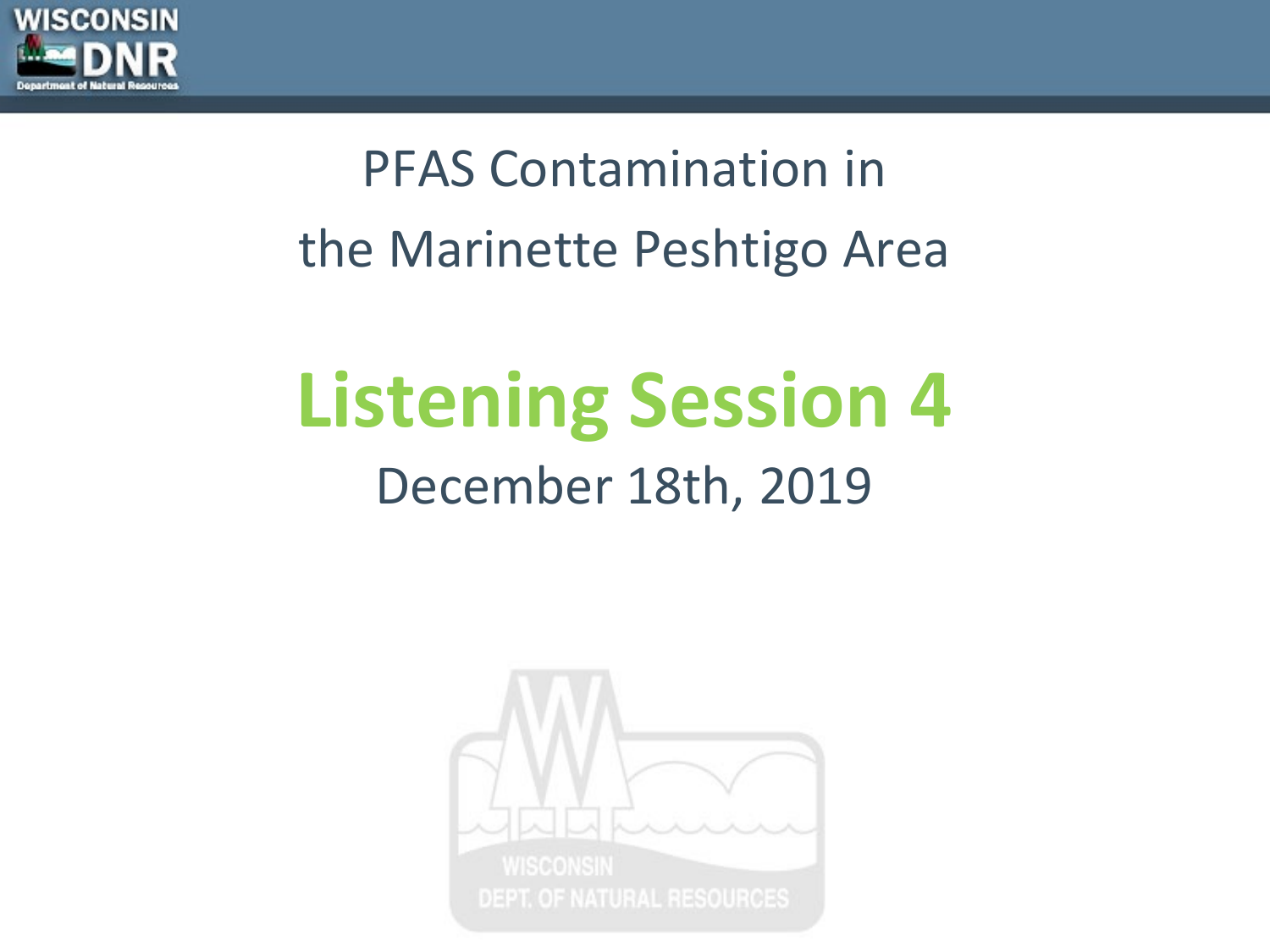

## **Welcome and Agenda**

- What To Expect From This Listening Session
- Overview: PFAS Chemicals
- Addressing PFAS Contamination in Marinette Peshtigo Areas
	- Who's Doing What
	- Status Of Investigation And Clean-Up
- Upcoming Important Dates
- WI Dept of Justice's Role
- Listening Session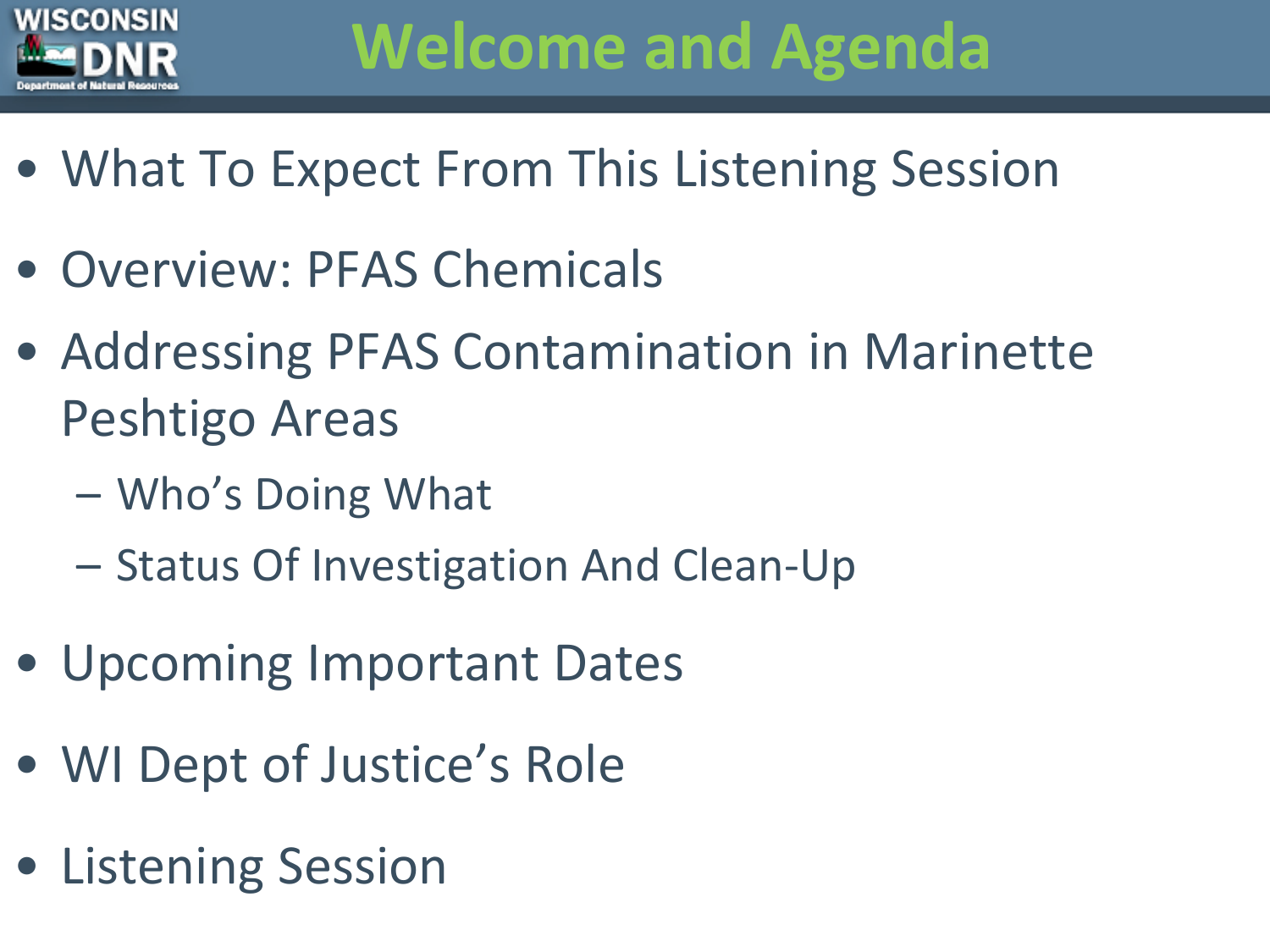

- Committed to open and ongoing communication ask questions, give feedback, let us know what topics you want to hear about:
	- Call (888-626-3244) or
	- email [DNRJCIPFAS@wisconsin.gov](mailto:DNRJCIPFAS@wisconsin.gov)
- Also check out our FAQs and latest investigation information



– <https://dnr.wi.gov/topic/Contaminants/Marinette.html>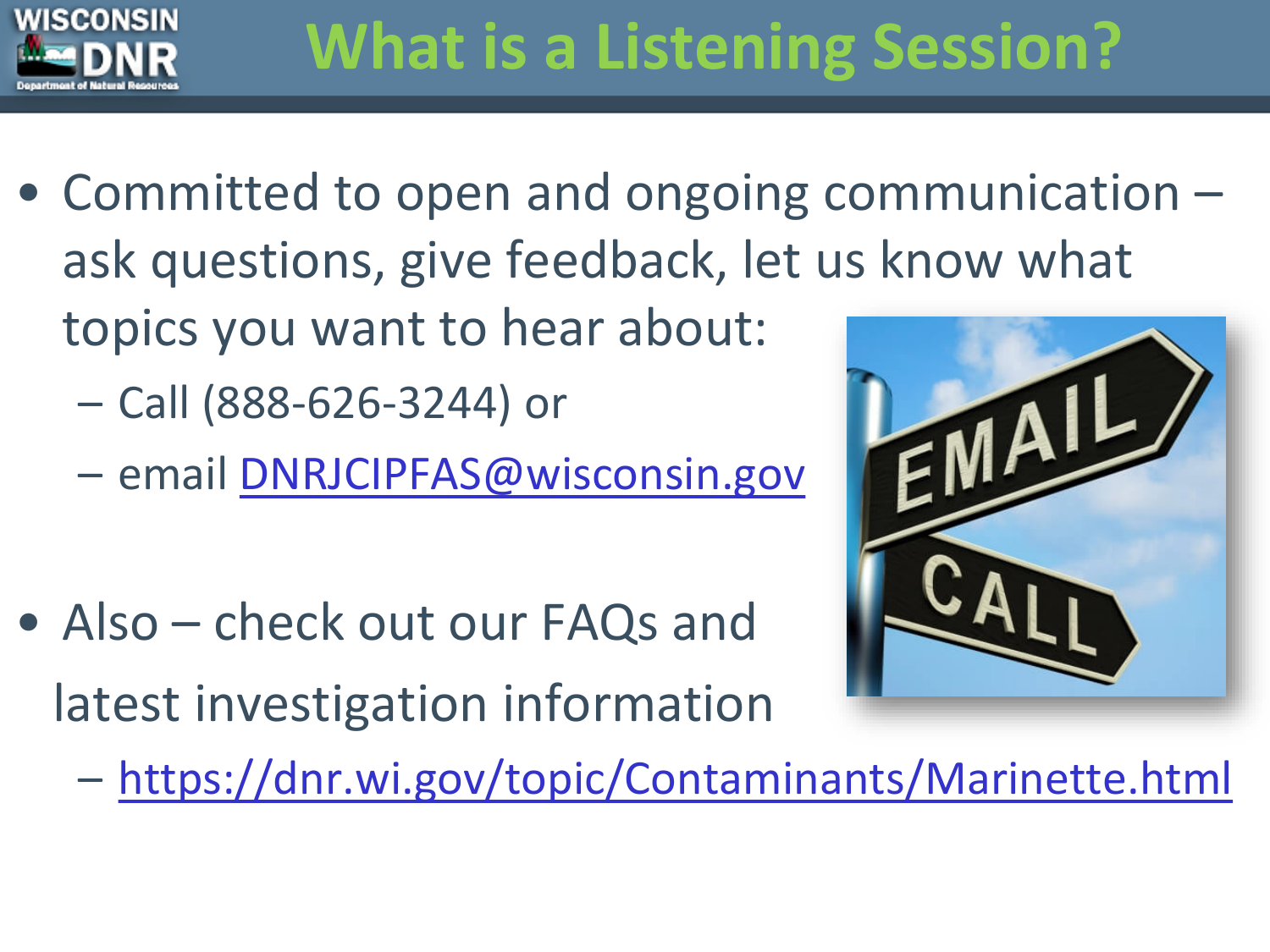

#### **PFAS – per and polyfluoroalkyl substances ▪ More than 3,000 manmade chemicals**

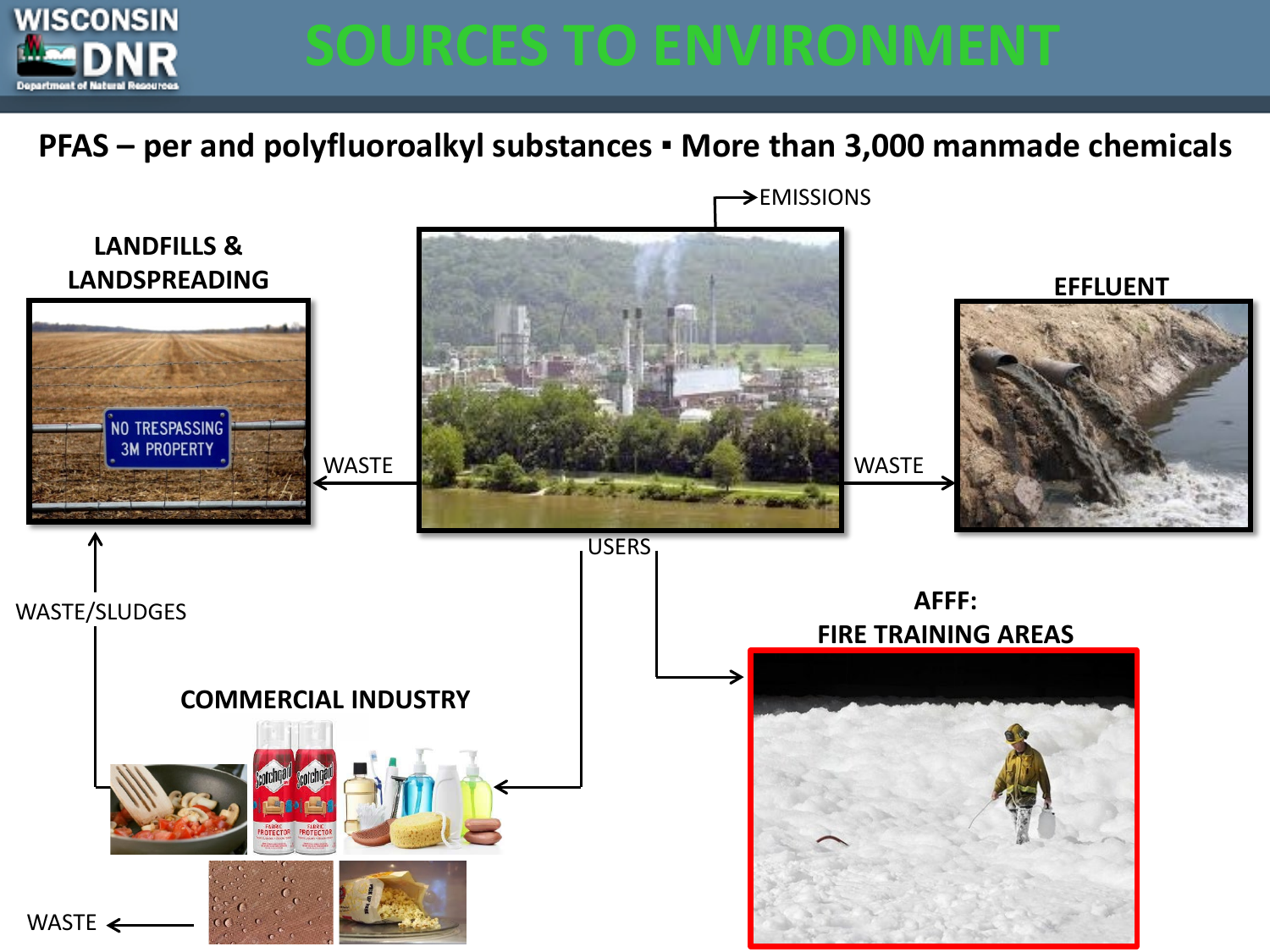

## **Roles and Responsibilities**

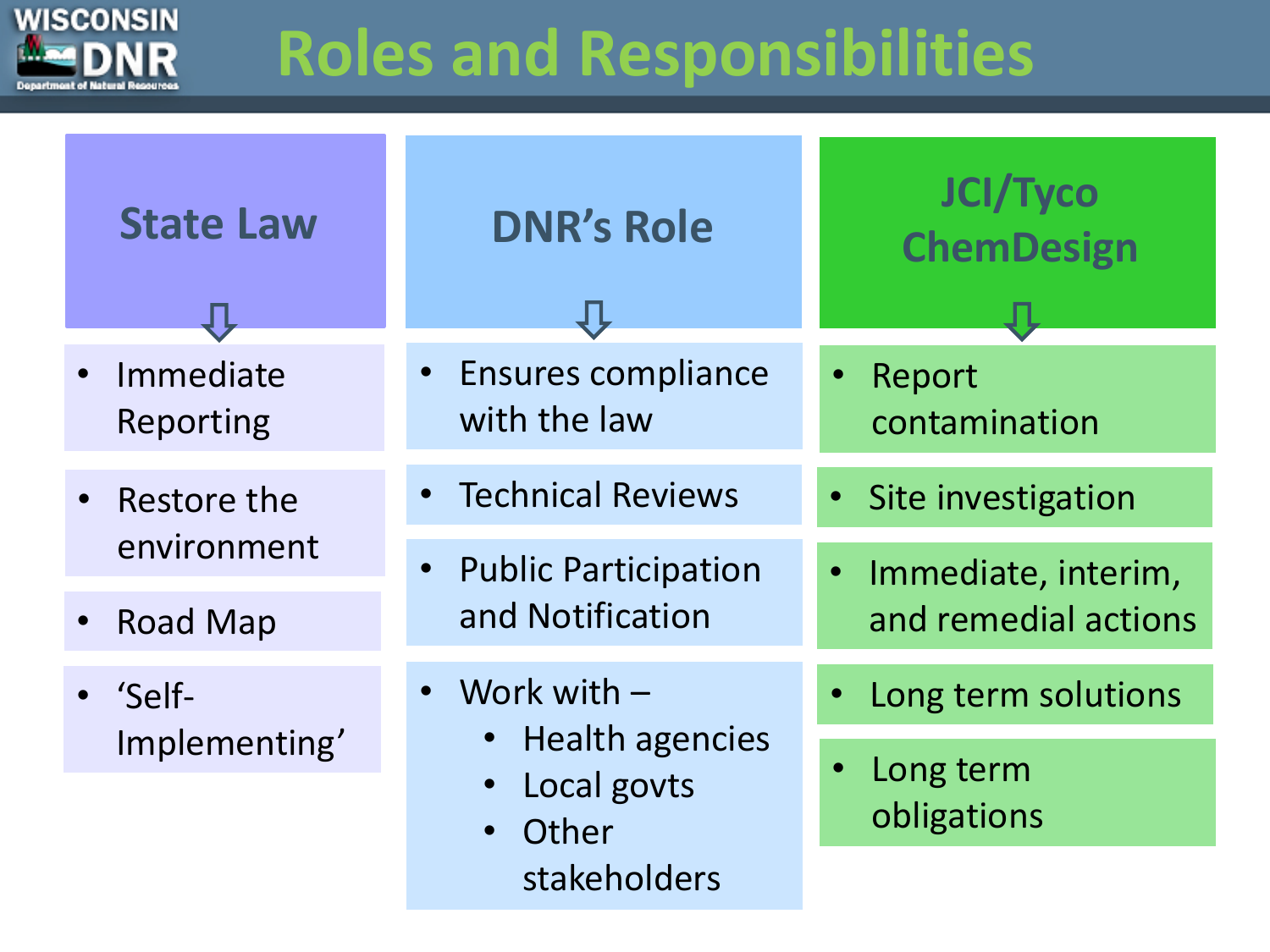**WISCONSIN PFAS in Marinette & Peshtigo – The Basics**  at of Natural Resource

based on a

where a

site or facility

discharge of

– each in a

stage of the

investigation

different

PFAS occurred

• JCI/Tyco and ChemDesign must investigate and clean-up PFAS contamination in accordance with state law

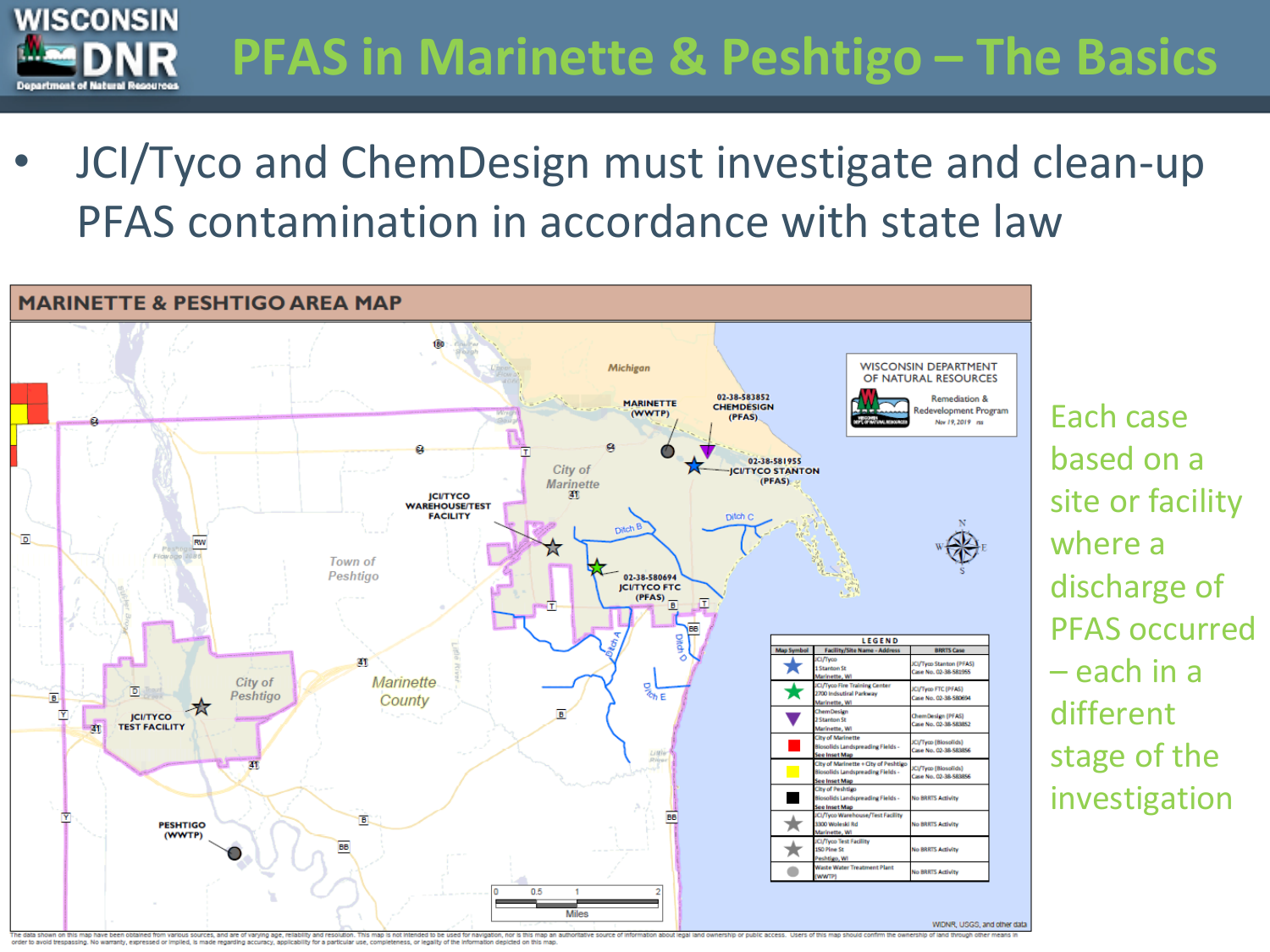#### **WISCONSIN PFAS in Marinette & Peshtigo – The Basics**  R

#### **Open Site Investigations**

- 1. JCI Fire Technology Center Marinette, WI
- 2. JCI/Tyco Stanton Marinette, WI
- 3. ChemDesign Marinette, WI
- 4. City of Marinette Biosolids Landspreading Fields (JCI/Tyco RP) several impacted communities

#### **Information and testing requested**

- 5. City of Peshtigo Biosolids Landspreading Fields (PRP letter and request for testing)
- 6. JCI/Tyco Warehouse/Test Facility Marinette, WI (PRP letter issued)
- 7. JCI/Tyco Test Facility Peshtigo, WI (PRP letter issued)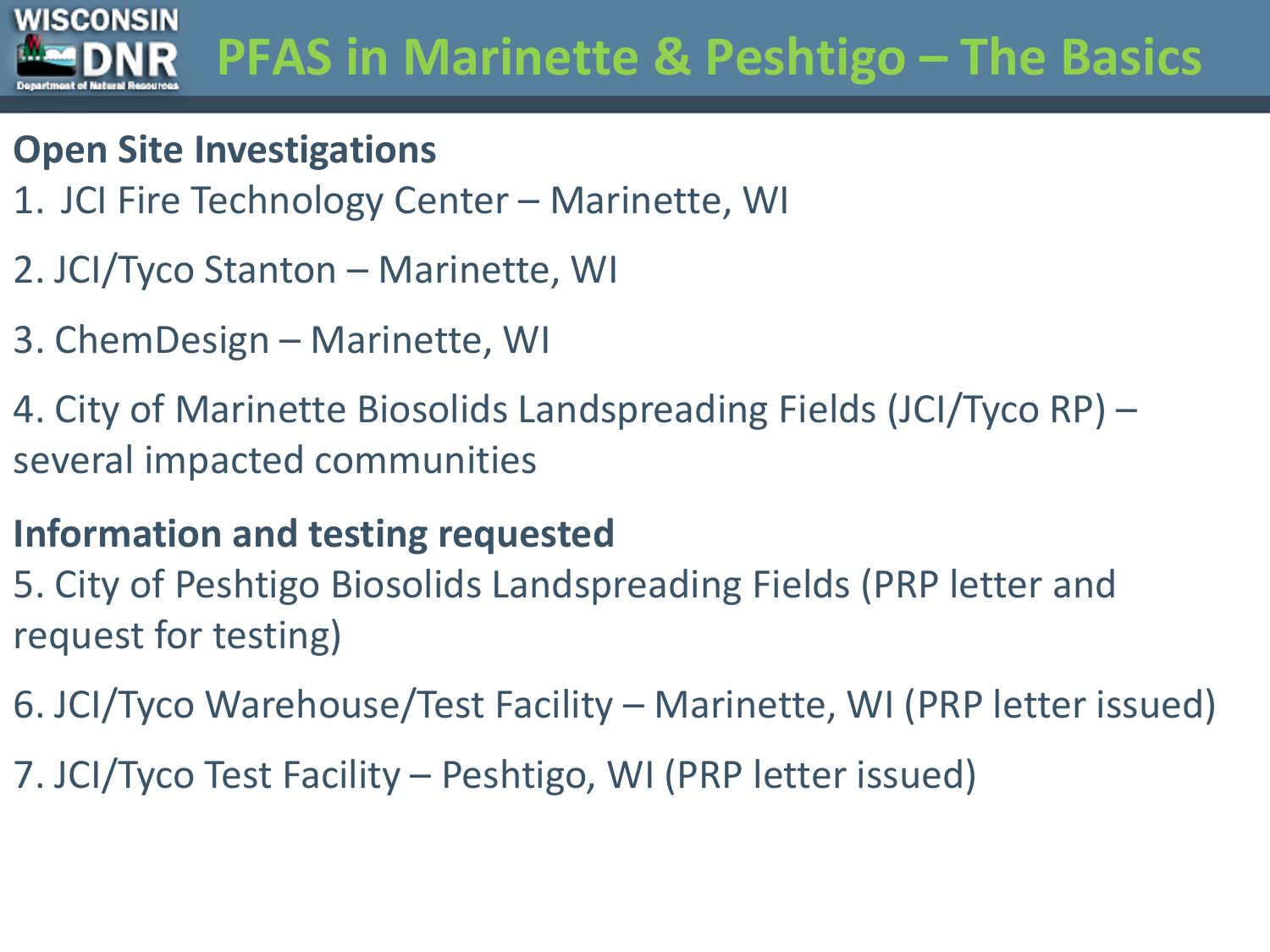

## **Next Up**

### • JCI/Tyco FTC:

- Remedial Actions Options Report Not Approved
- Data Summary Report Anticipated
- Description of Fate and Transport of Contaminants
- Source Control
- Full Site Investigation
- JCI/Tyco ChemDesign: Stanton St Campus
	- Work plan due to DNR
- JCI/Tyco Biosolids
	- Investigation workplan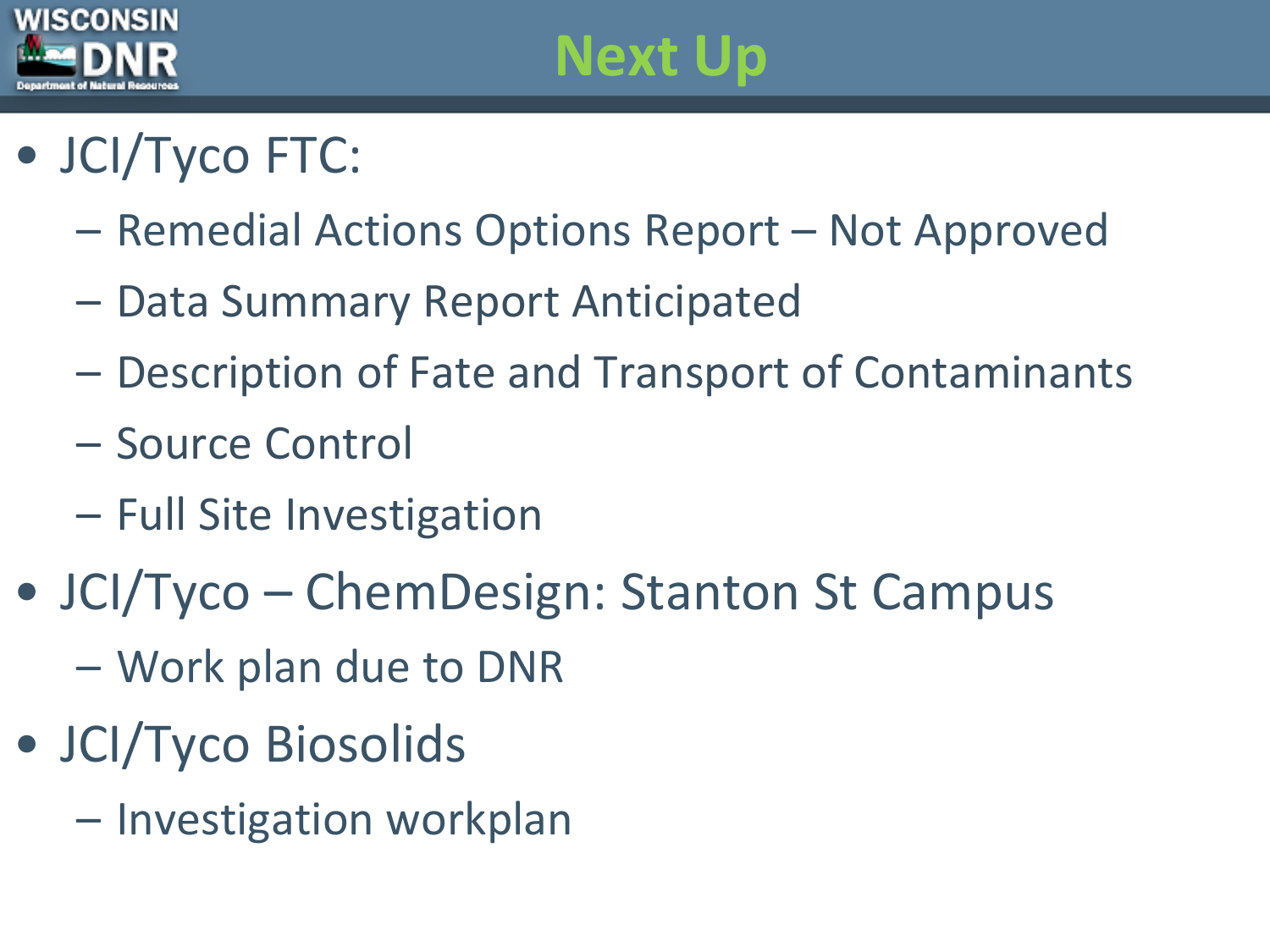

## **Status of Rulemaking**

## Preliminary Public Hearings

- 11/12 hearing held in Madison, Green Bay and Eau Claire
	- 30 attendees, 5 testified
- Approximately 60 comments received during open comment period

| <b>Commenter</b><br><b>Type</b> | Number* |
|---------------------------------|---------|
| Individual                      | 25      |
| Group                           | 19      |
| Municipality                    |         |
| Industry                        |         |

\*Several commented on one or more rules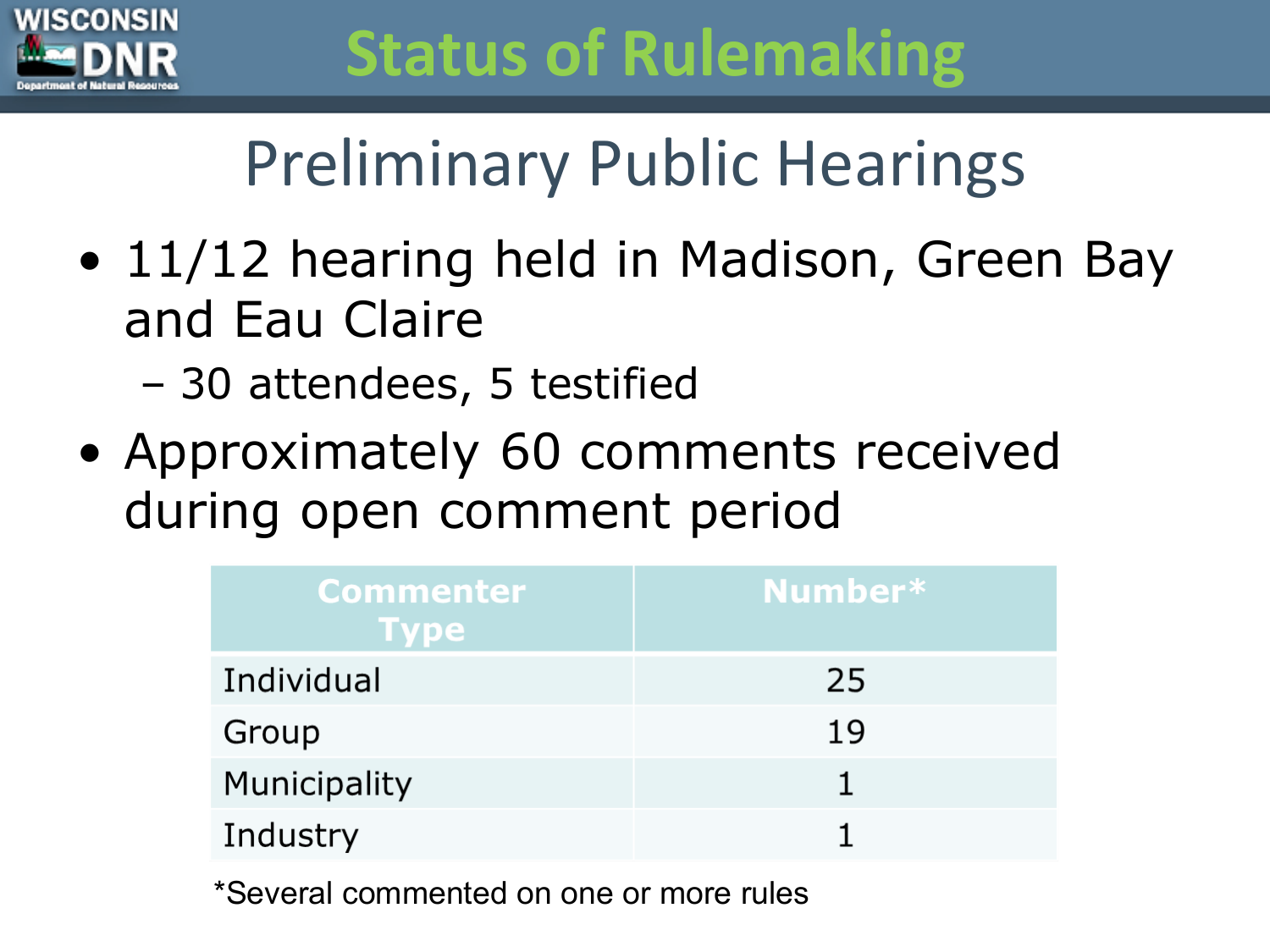

## **Status of Rulemaking**

## Summary of Comments

• ~4:1 in Favor of Rulemaking

| Support                                      | <b>Opposed</b>                              |
|----------------------------------------------|---------------------------------------------|
| Keep scope broad to include<br>other PFAS    | Limit scope to only PFOA and<br><b>PFOS</b> |
| Regulate as a class/group                    | Regulate individual substances              |
| Need regulations now. Cannot<br>wait for EPA | Wait for EPA                                |
| Establish stakeholder group                  | Establish stakeholder group                 |
| Provide alternative compliance<br>options    | Provide cost/benefit analysis               |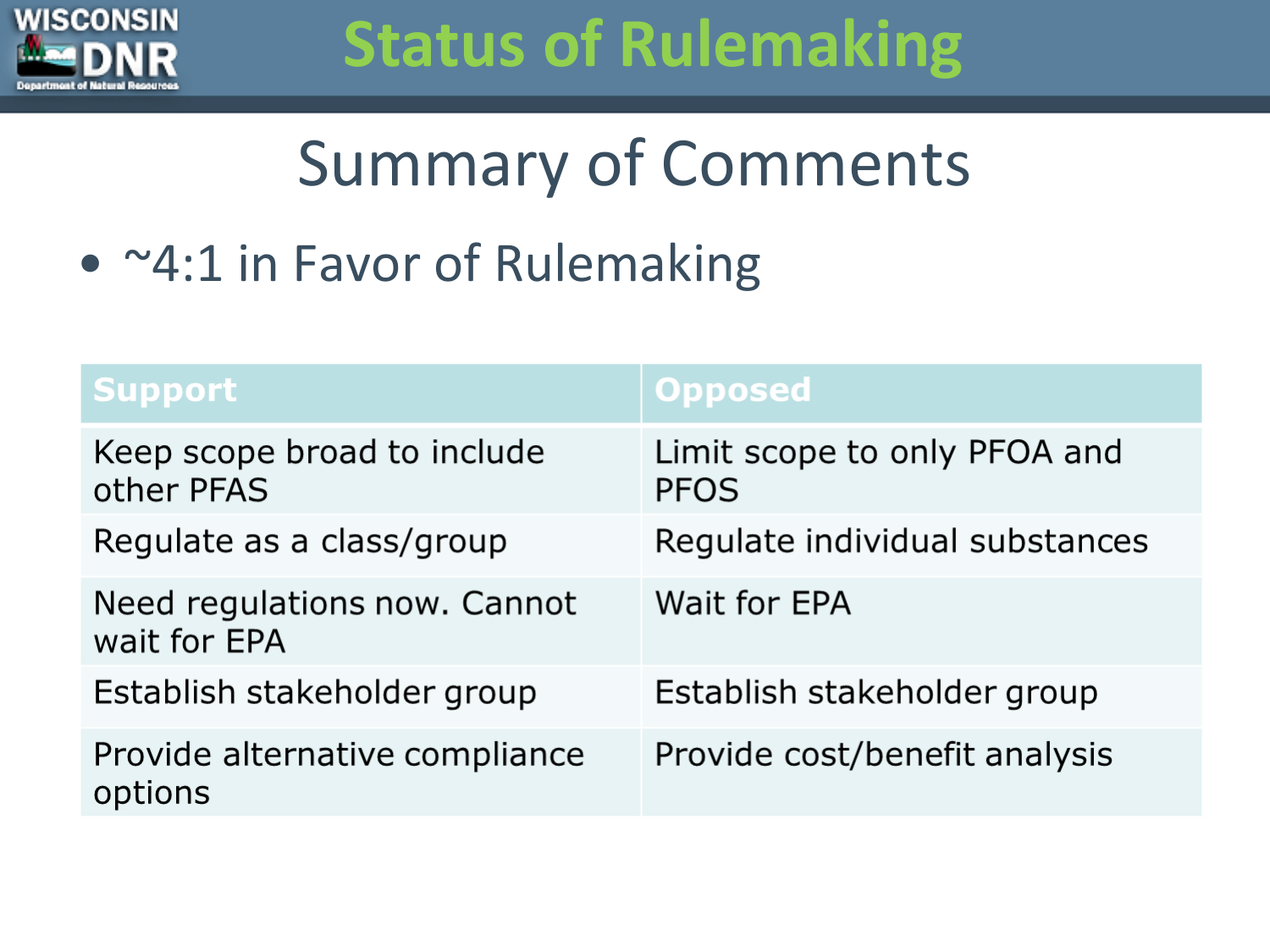

## **Deer Study Update**

- The DNR is working with JCI to sample approximately 20 in/around the JCI complex
- Control samples were collected during the gun deer season in Price county.
- USDA Wildlife Services will be collecting the samples
- Sampling planned to take place Jan March (pending weather availability of deer at baited sites).
- Work with DHS to interpret results and evaluate need for any advisory

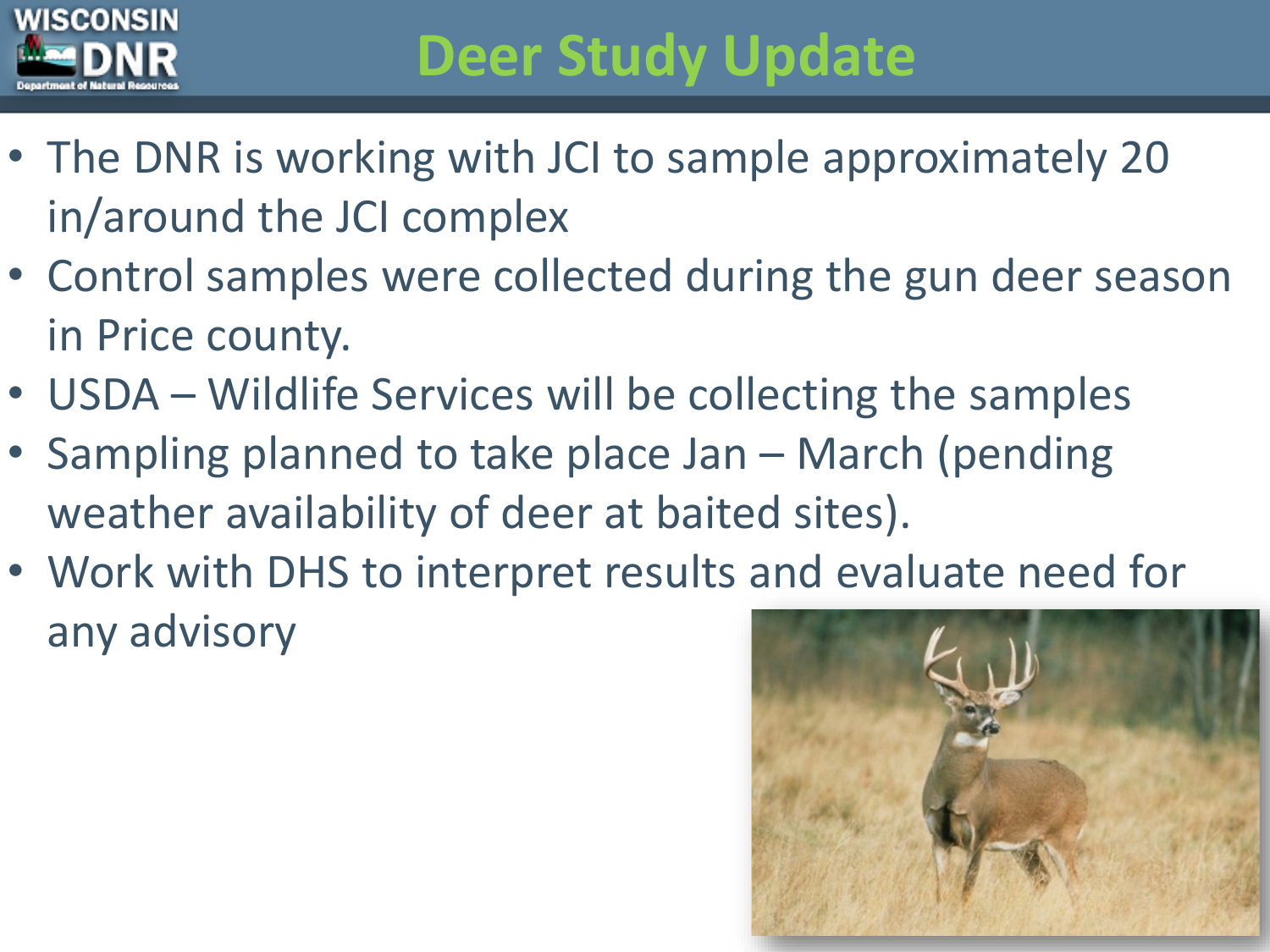

# **Department of Justice**

### Attorney General Josh Kaul